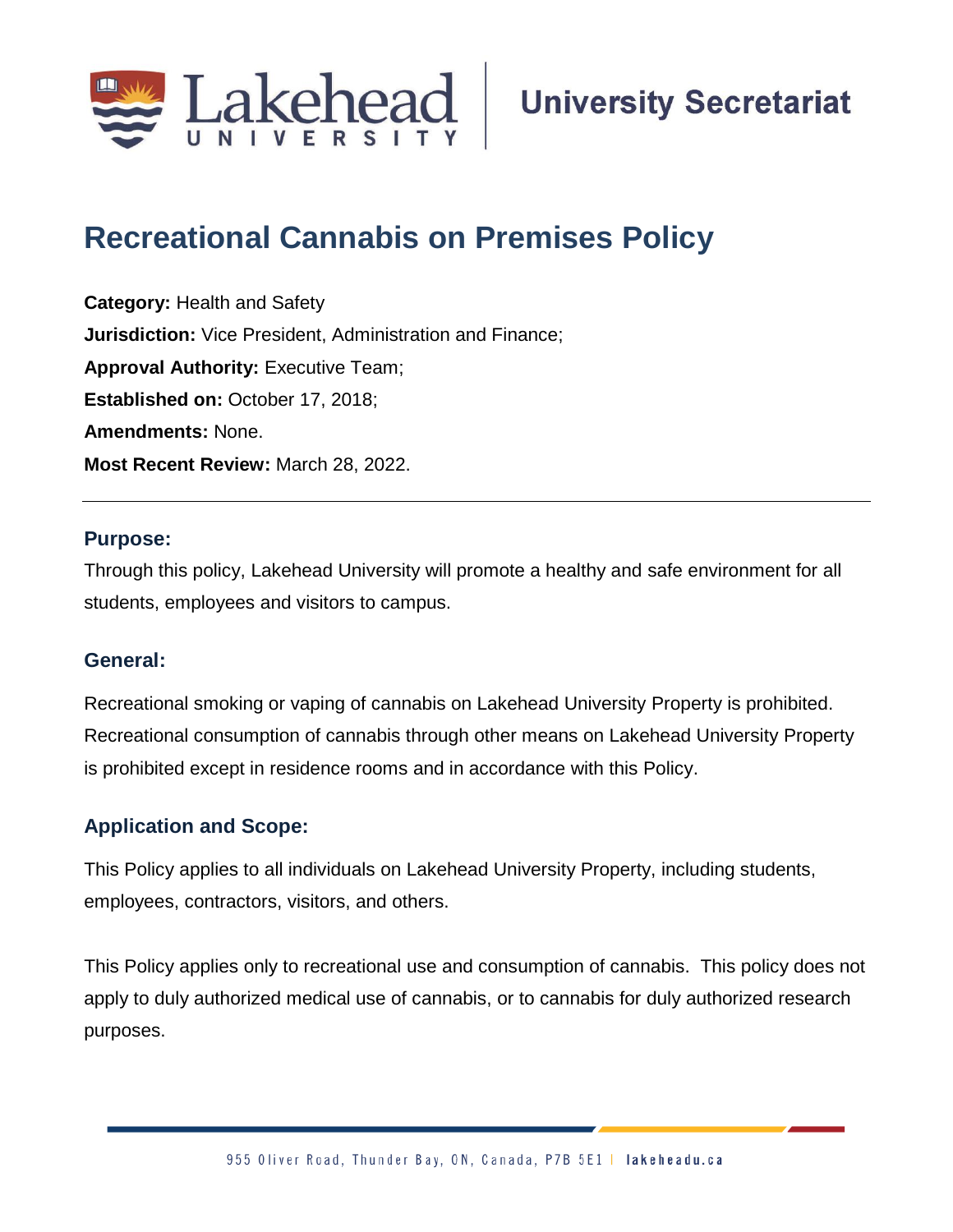## **Definitions:**

"Consumption" includes ingesting cannabis by any means, including smoking, vaping, eating, or other methods.

"Lakehead University Property" includes

- real property (ie buildings and grounds) owned or leased by Lakehead University, or otherwise occupied by Lakehead University; and
- any University owned or leased vehicle or boat.

## **Policy:**

Individuals are responsible for familiarizing themselves with laws related to cannabis, including possession and recreational use and consumption of cannabis. Individuals are encouraged to familiarize themselves with the health and other effects of cannabis use.

No cultivation of cannabis is permitted anywhere on Lakehead University Property.

Recreational use or consumption of cannabis is **not** permitted anywhere on Lakehead University Property including in public spaces or workplaces (including designated smoking areas) except as otherwise specifically set out herein.

Despite the *Smoking on Premises Policy*, recreational smoking or vaping of cannabis is **not** permitted anywhere on Lakehead University Property.

The following provisions are applicable to recreational use and consumption of cannabis other than by smoking or vaping:

- Recreational use or consumption of cannabis in common areas of University Residences is not permitted.
- Responsible non-smoking or non-vaping recreational use or consumption of cannabis is permitted in University residence rooms, by those of legal age and subject to all applicable laws.